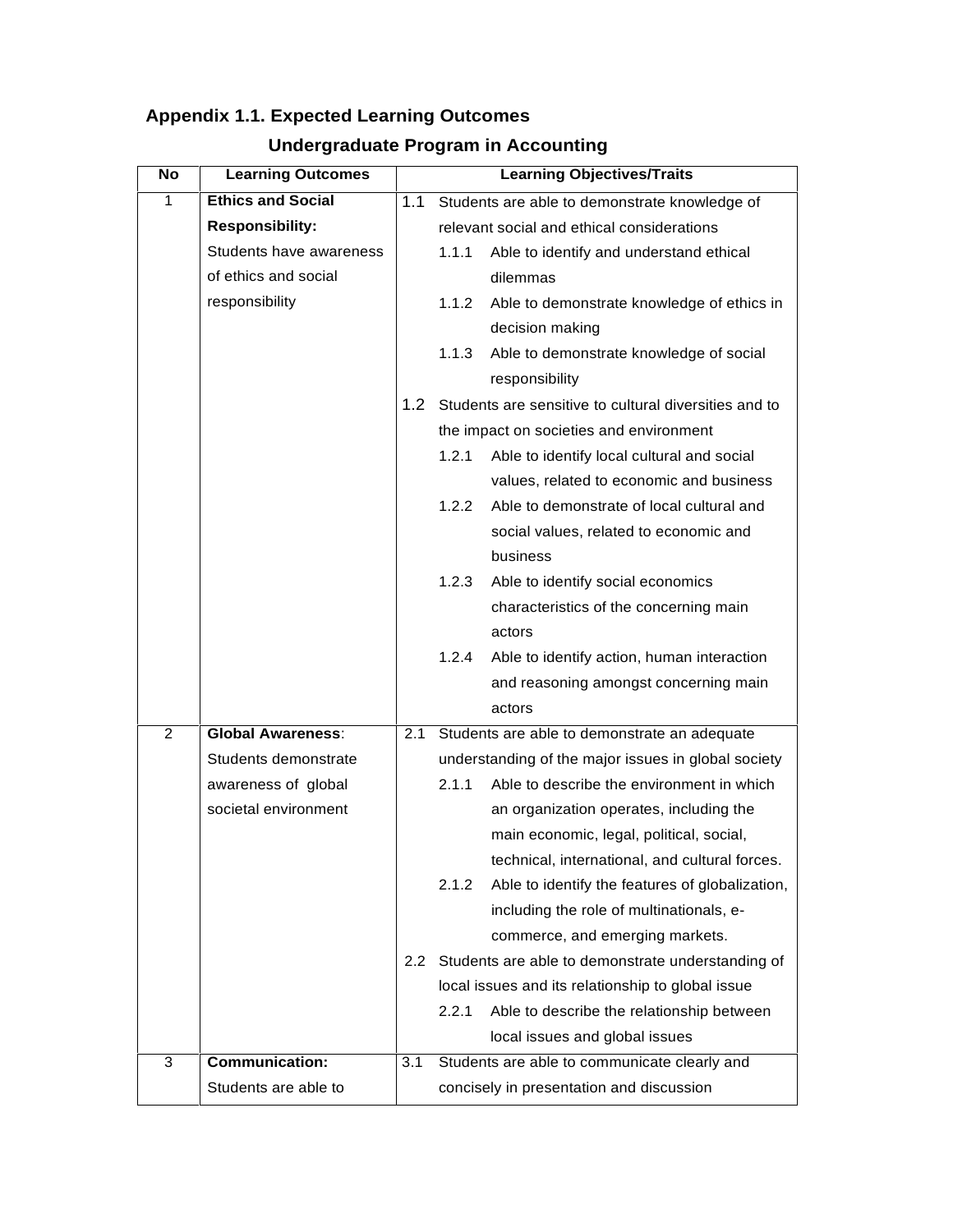| No | <b>Learning Outcomes</b>  |                  |              | <b>Learning Objectives/Traits</b>                 |
|----|---------------------------|------------------|--------------|---------------------------------------------------|
|    | demonstrate good oral     |                  | 3.1.1        | Able to introduce their presentation in a         |
|    | and written               |                  |              | clear and interesting way                         |
|    | communication             |                  | 3.1.2        | Able to deliver content with logical structure    |
|    |                           |                  | 3.1.3        | Able to organize their ideas in a                 |
|    |                           |                  |              | presentation                                      |
|    |                           |                  | 3.1.4        | Able to use presentation techniques (body         |
|    |                           |                  |              | language, facial expression, etc)                 |
|    |                           |                  |              | appropriately                                     |
|    |                           |                  | 3.1.5        | Able to develop and use of visual aids or         |
|    |                           |                  |              | technology                                        |
|    |                           |                  | 3.1.6        | Able to manage their voice and pace               |
|    |                           |                  |              | appropriately                                     |
|    |                           |                  | 3.1.7        | Able to apply Audience Centered Approach          |
|    |                           |                  |              | in their presentation                             |
|    |                           | 3.2 <sub>2</sub> |              | Students are able to write a clear and concise    |
|    |                           |                  | essay/report |                                                   |
|    |                           |                  | 3.2.1        | Able to develop topic/main idea/focus of the      |
|    |                           |                  |              | essay/report                                      |
|    |                           |                  | 3.2.2        | Able to organize idea logically in                |
|    |                           |                  |              | paragraphs and connect them with effective        |
|    |                           |                  |              | transition                                        |
|    |                           |                  | 3.2.3        | Able to use good sentence structure               |
|    |                           |                  | 3.2.4        | Able to use appropriate language, correct         |
|    |                           |                  |              | spelling, and grammar                             |
|    |                           |                  | 3.2.5        | Able to provide supporting                        |
|    |                           |                  |              | ideas/reasoning/details relevant to the idea      |
|    |                           |                  | 3.2.6        | Able to use appropriate academic rules            |
|    |                           |                  |              | (referencing systems, etc) and format in          |
|    |                           |                  |              | writing essay/report                              |
|    |                           |                  | 3.2.7        | Able to apply Audience Centered Approach          |
|    |                           |                  |              | in their writing assignments.                     |
| 4  | <b>Critical Thinking:</b> | 5.1              |              | Students are able to argue and draw conclusion on |
|    | Students are able to      |                  |              | an issue based on supportive evidence             |
|    | demonstrate critical      |                  | 4.1.1        | Able to demonstrate to deliver key idea or        |
|    | thinkers                  |                  |              | point                                             |
|    |                           |                  | 4.1.2        | Able to demonstrate evaluate, analysis and        |
|    |                           |                  |              | comparison alternatives choices                   |
|    |                           |                  | 4.1.3        | Able to demonstrate to justify an argument        |
|    |                           |                  |              | or solution with supporting                       |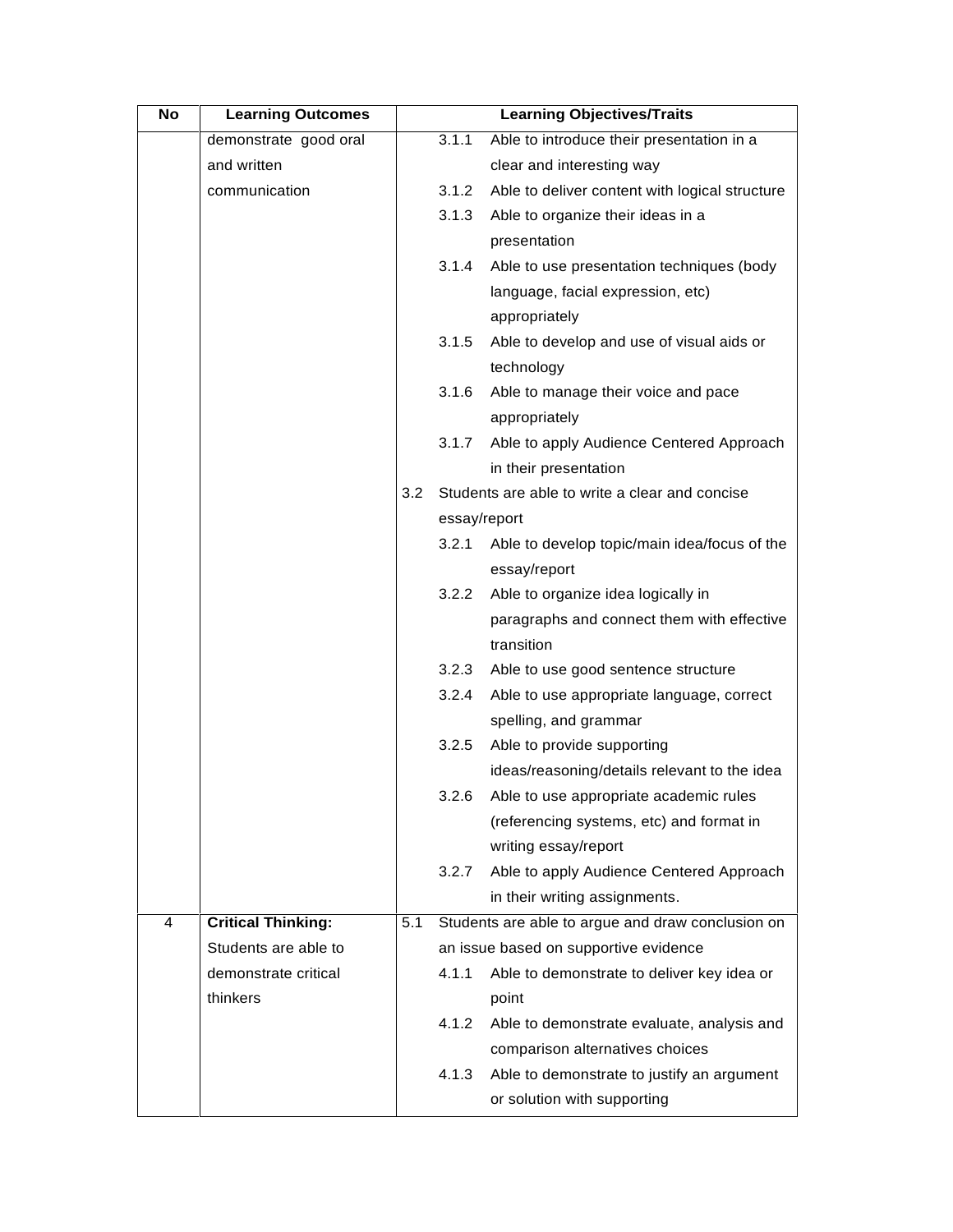| evidence/relevant references<br>4.1.4<br>Able to draw conclusion<br>4.1.5<br>Able to draw conclusion based on<br>internalized field information collected from<br>student's observation |  |
|-----------------------------------------------------------------------------------------------------------------------------------------------------------------------------------------|--|
|                                                                                                                                                                                         |  |
|                                                                                                                                                                                         |  |
|                                                                                                                                                                                         |  |
|                                                                                                                                                                                         |  |
|                                                                                                                                                                                         |  |
| <b>Technical Competence:</b><br>5.1 Students are able to prepare, and analyze financial                                                                                                 |  |
| Students are able to<br>statements and others financial Reports                                                                                                                         |  |
| 5.1.1<br>Able to prepare financial statements,<br>prepare, audit and                                                                                                                    |  |
| analyse financial<br>including consolidated financial statements,                                                                                                                       |  |
| statements and others<br>in accordance with PSAK and IFRS-related                                                                                                                       |  |
| financial reports for<br>Able to analyze financial statements and<br>5.1.2                                                                                                              |  |
| decision making<br>nonfinancial information                                                                                                                                             |  |
| 5.1.3<br>Able to apply national taxation compliance                                                                                                                                     |  |
| and filing requirements.                                                                                                                                                                |  |
| 5.1.4<br>Able to prepare budget and financial                                                                                                                                           |  |
| reporting cases for public sector                                                                                                                                                       |  |
| organizations                                                                                                                                                                           |  |
| 5.1.5<br>Able to understand and analyze process                                                                                                                                         |  |
| and financial accounting system that                                                                                                                                                    |  |
| applies to public sector organizations                                                                                                                                                  |  |
| 5.2 Students are able to prepare, and analyse                                                                                                                                           |  |
| information for managerial decision making                                                                                                                                              |  |
| 5.2.1<br>Able to apply business simulation and                                                                                                                                          |  |
| financial planning models to support                                                                                                                                                    |  |
| strategic business decisions                                                                                                                                                            |  |
| 5.2.2<br>Able to analyze the external and internal                                                                                                                                      |  |
| factors that may influence the strategy of an                                                                                                                                           |  |
| organization.                                                                                                                                                                           |  |
| 5.2.3<br>Able to explain the processes that may be                                                                                                                                      |  |
| used to implement the strategy of an                                                                                                                                                    |  |
| organization.                                                                                                                                                                           |  |
| 5.3 Students are able to audit Financial Statements                                                                                                                                     |  |
| 5.3.1<br>Able to explain the principles and                                                                                                                                             |  |
| components of an organization's                                                                                                                                                         |  |
| governance framework.                                                                                                                                                                   |  |
| 5.3.2<br>Able to apply relevant auditing standards                                                                                                                                      |  |
| (for example, International Standards on                                                                                                                                                |  |
| Auditing), and applicable laws and                                                                                                                                                      |  |
| regulations to an audit of financial                                                                                                                                                    |  |